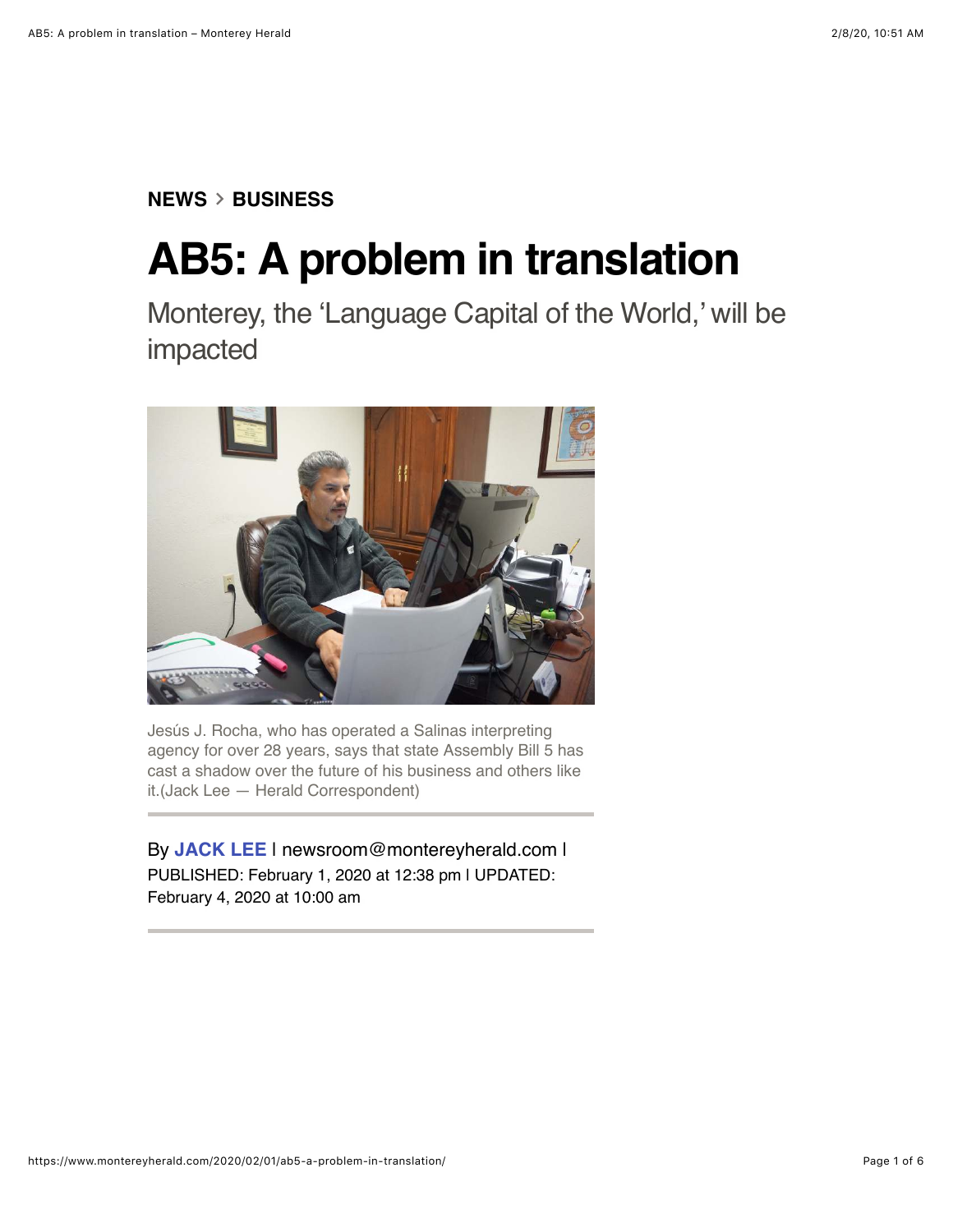SALINAS — Jesús J. Rocha has operated a Salinas interpreting agency for over 28 years. But because of California's Assembly Bill 5, he says the future of translation and interpretation businesses like his is uncertain.

"AB5 is striking fear in the community," Rocha said.

AB5 went into effect on Jan. 1 and classifies workers as employees, rather than independent contractors, unless specific criteria are met. The bill aims to provide additional labor protections to workers, such as rideshare drivers for Uber and Lyft, by requiring companies to hire them as employees and provide benefits.

Certain professions are exempt from these rules. Doctors, lawyers, graphic designers and real estate agents are among the occupations that will not see any changes.

Translators and interpreters, however, are not included on that list.

Because of this, AB5 will impact the Monterey area, selftitled the "Language Capital of the World." There are dozens of professionals performing freelance translation and interpretation work in the area. The area is also home to a number of language agencies, including one of the largest language service providers in the world, LanguageLine Solutions. Additionally, the Middlebury Institute and Defense Language Institute, both based in Monterey, are two of the most prestigious institutions providing instruction for future language experts.

Even the students training to become translators and interpreters are facing the effects of AB5.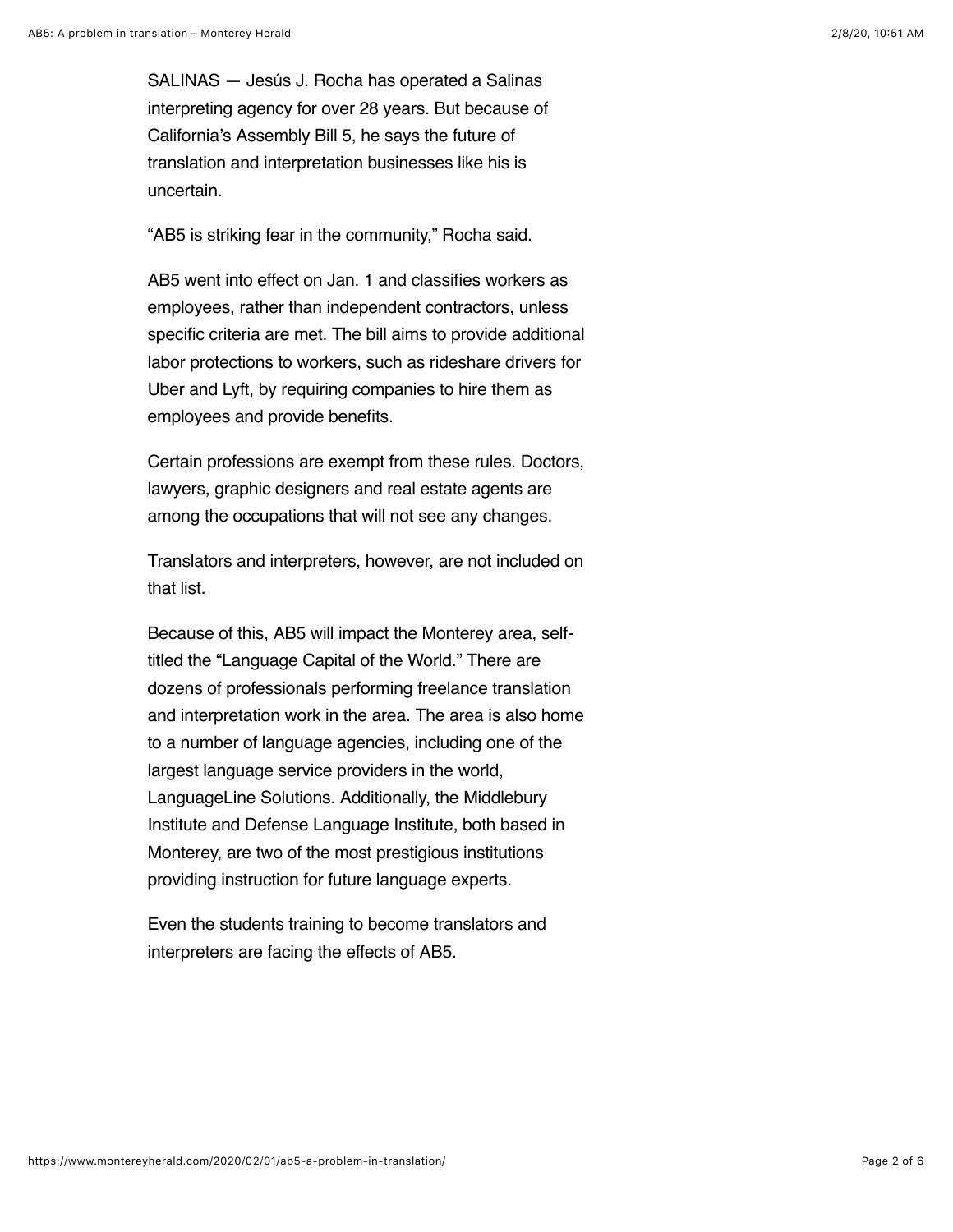"It sounds like a lot of employers are scared that they will be penalized for working with anybody who's based in California on anything other than a full-time employee basis," said Laura Burian, Dean of the Graduate School of Translation, Interpretation, and Language Education at the Middlebury Institute. Employers who intentionally misclassify workers can be fined between \$5,000 and \$25,000.

"As we're based in California, we are worried that a number of students will miss out on potential employment opportunities as freelancers upon graduation," Burian said.

Freelancers are a crucial component of the translation and interpretation industries. Both professions involve the conversion of words from one language to another. Translators work with written work, such as documents or manuals, while interpreters work with speech, such as conference presentations or meetings with physicians. Freelance translators and interpreters typically get assignments through relationships with agencies, such as Rocha's.

"We work practically seamlessly with agencies. We need each other: the agencies need us and we need the agencies. The linguists need the language companies to provide work for them and vice versa," said Lorena Ortiz Schneider, founder and chair of the Coalition of Practicing Translators and Interpreters of California (CoPTIC).

This setup provides flexibility that many workers not only appreciate but may require due to other obligations.

"Independent contracting is the only way I can work because of my health situation," said Brenda Gutierrez, a certified health care interpreter based in Watsonville. She is physically disabled and uses a powered wheelchair, so having the option to choose her hours based on how she feels on a given day is crucial.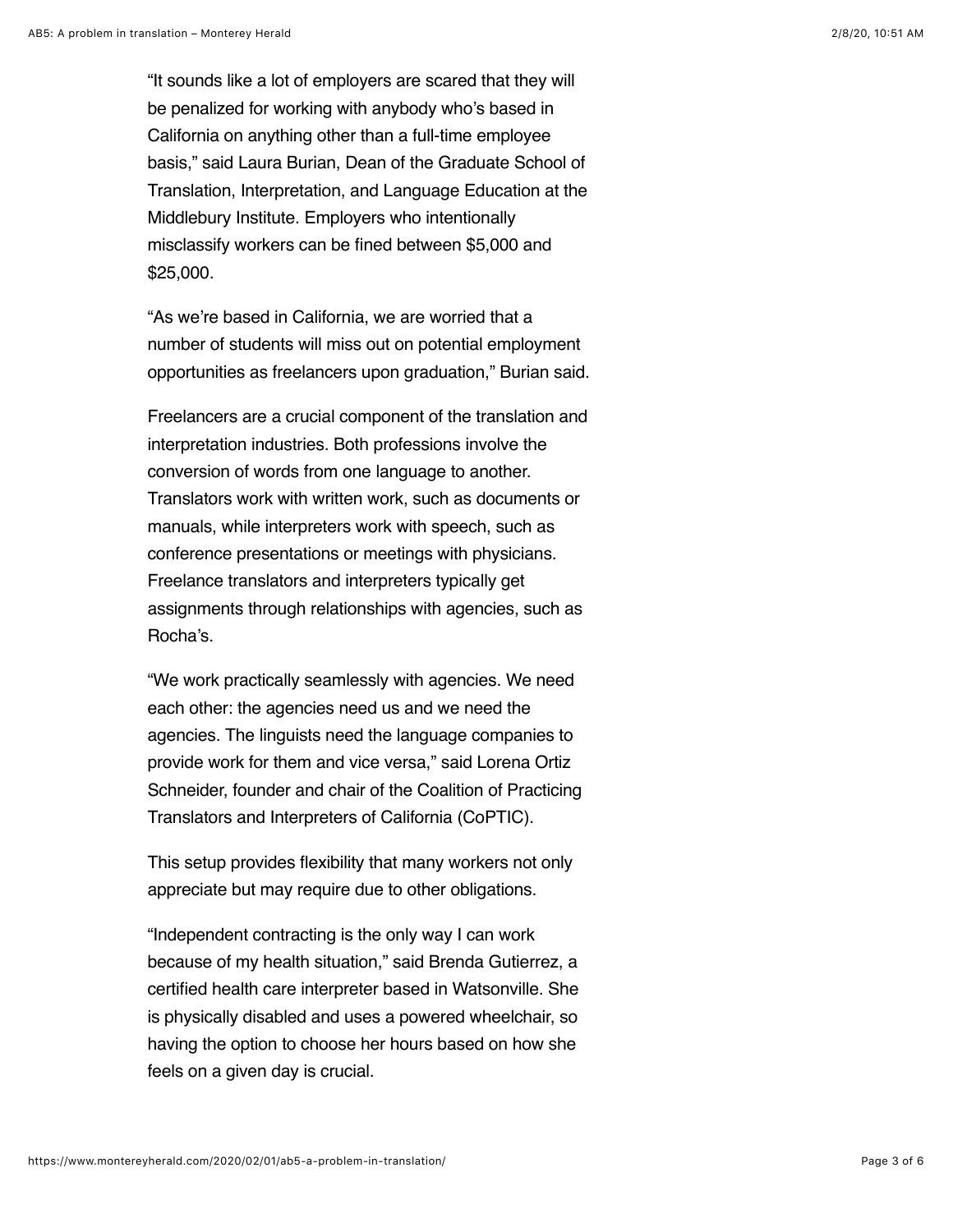With AB5, because the freelancers and agencies operate in the same line of business, language agencies can no longer use freelancers as independent contractors. As a result, California freelancers have been receiving termination notices from language agencies, said Ortiz Schneider. One workaround may be for freelancers to incorporate as businesses, but the process is can be costly and there's still general confusion about what the correct course of action is.

The reduction of available language professionals ultimately hurts communities. AB5 will make it difficult to find qualified interpreters, said Wayne Johnson, the coordinator of client services for the Deaf and Hard of Hearing Central Coast Outreach Office. There are over 41,000 people who are deaf or hard of hearing in Monterey and San Benito Counties who now face challenges in getting language services.

The intent of AB5 is for businesses to hire on workers as employees, rather than maintaining their status as independent contractors. But such an arrangement isn't feasible for less-widespread languages, such as Triqui, an indigenous language of the Mexican state of Oaxaca that has a concentration of speakers in Greenfield. While there is a need for translation and interpretation — for example, in a hospital setting — there's not enough demand for a language agency or a hospital to justify hiring a full-time employee.

AB5 may help certain language workers, such as court interpreters who primarily work for one court, said Michael Ferreira, a court interpreter based in Long Beach.